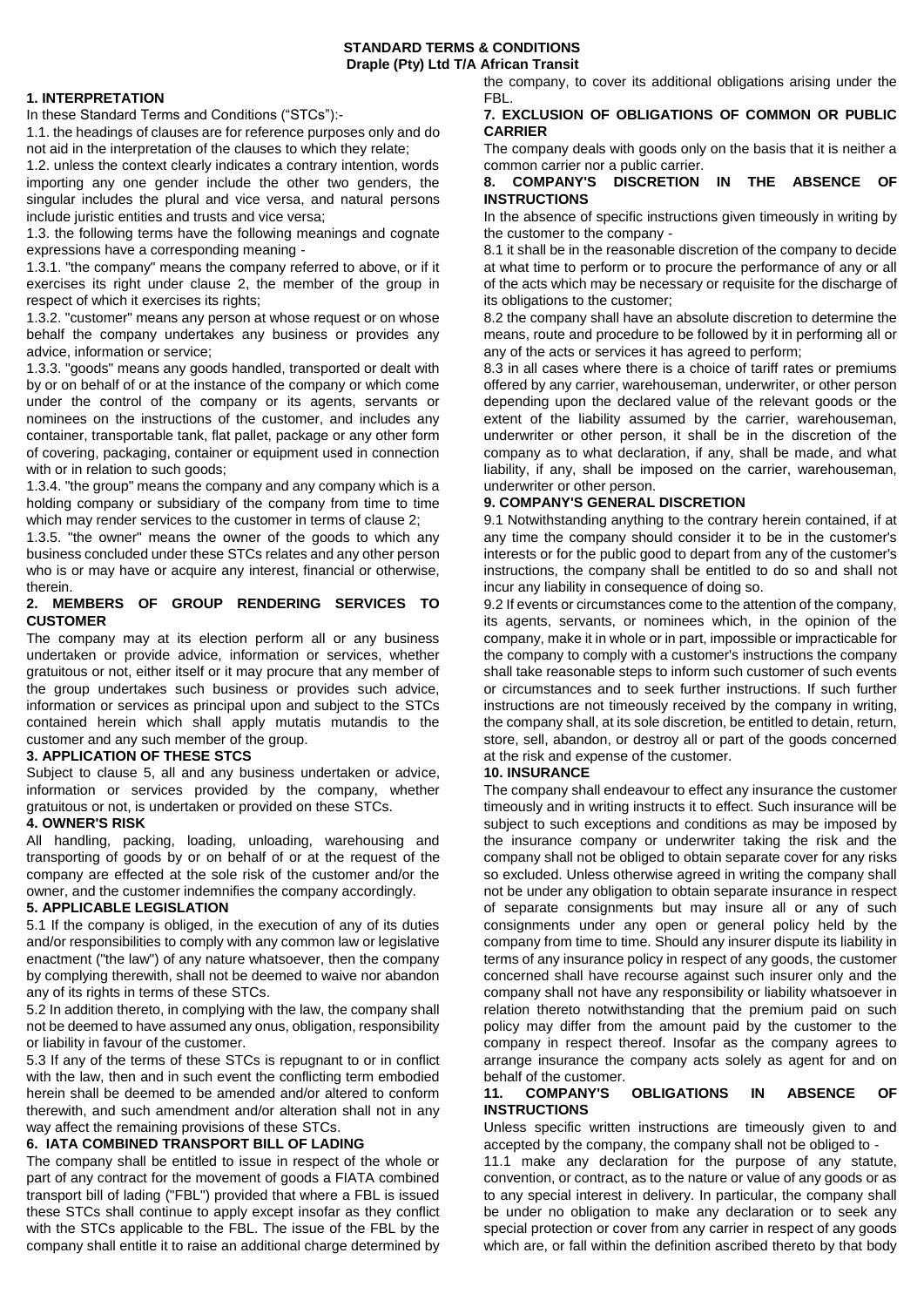of dangerous goods or other goods which require special conditions of handling or storage;

11.2 arrange for any particular goods to be carried, stored or handled separately from other goods.

## **12. CUSTOMER'S UNDERTAKINGS**

12.1 For all purposes hereunder the customer shall be deemed to have in relation to the customer's business, the goods and the services to be rendered by the company in regard thereto, reasonable knowledge of all matters directly or indirectly relating thereto or arising therefrom including, without limitation, terms of sale and purchase and all matter relating thereto and the customer undertakes to supply all pertinent information to the company.

12.2 The customer warrants that -

12.2.1 it is either the owner or the authorised agent of the owner of any goods in respect of which the customer instructs the company and that each such person is bound by these STCs;

12.2.2 in authorising the customer to enter into any contract with the company and/or in accepting any document issued by the company in connection with such contract, the owner, sender or consignee is bound by these STCs for itself and its agents and for any parties on whose behalf it or its agents may act, and in particular, but without prejudice to the generality of the aforegoing, it accepts that the company shall have the right to enforce against them jointly and severally any liability of the customer under these STCs or to recover from them any sums to be paid by the customer which upon proper demand have not been paid;

12.2.3 all information and instructions supplied or to be supplied by it to the company is and shall be accurate, true and comprehensive, and in particular, without derogating from the generality of the aforegoing, the customer shall be deemed to be bound by and warrants the accuracy of all descriptions, values and other particulars furnished to the company for customs, consular and other purposes, and the customer warrants that it will not withhold any necessary or pertinent information, and indemnifies the company against all claims, losses penalties, damages, expenses and fines whatsoever, whensoever and howsoever arising as a result of a breach of the aforegoing whether negligently or otherwise including, without derogating from the generality of the aforegoing, any assessment or reassessment;

12.2.4 all goods will be properly, adequately and appropriately prepared and packed, stowed, labelled and marked, having regard inter alia to the implementation by or on behalf of the company or at its instance of the contract involved, and the characteristics of the goods involved and are capable of withstanding the normal hazards inherent in the implementation of such contract;

12.2.5 where goods are carried in or on containers, trailers, flats, tilts, railway wagons, tanks, igloos or any other unit load devices specifically constructed for the carriage of goods by land, sea or air, (each such device hereinafter individually referred to as "the transport unit") then unless the company has been given and has accepted specific written instructions to load the transport unit:

12.2.5.1 that the transport unit has been properly and competently loaded; and

12.2.5.2 that the goods involved are suitable for carriage in or on the transport unit; and

12.2.5.3 that the transport unit is itself in a suitable condition to carry the goods loaded therein and complies with the requirements of all relevant transport authorities and carriers.

## **13. RECOVERY OF DEBTS DUE TO THE COMPANY**

The company shall be entitled to recover any amounts due to it by the customer in respect of instructions relating to or in terms of any contract in respect of particular goods from the customer, or if the customer acts as agent for a disclosed or undisclosed principal from the customer or the principal, as the company in its absolute discretion deems fit.

## **14. COMPANY ENTITLED TO ACT AS AGENT OR PRINCIPAL IN CONTRACTING**

14.1 Unless otherwise agreed in writing, the company in procuring the carriage, storage, packing or handling of goods shall be entitled to act either as an agent for and on behalf of the customer or as a principal, as it in its absolute discretion deems fit.

14.2 The offer and acceptance of a fixed price for the accomplishment of any task shall not itself determine whether such task is to be arranged by the company acting as agent for and on behalf of the customer or as a principal.

14.3 The customer acknowledges that when the company, as agent for and on behalf of the customer, concludes any contract with a third party, such agreement is concluded between the customer and the third party.

14.4 Unless otherwise agreed in writing, the company, when acting as agent for and on behalf of the customer, shall be entitled to enter into any contract it reasonably deems necessary or requisite for the fulfilment of the customer's instructions, including, without limitation, contracts for the -

14.4.1 carriage of goods by any route or means or person;

14.4.2 storage, packing, transport, shipping, loading, unloading and/or handling of goods by any person at any place whether on shore or afloat and for any length of time.

14.4.3 Carriage or storage of goods in break-bulk form or in or on transport units as defined in clause 12.2.5 or with or without other goods of whatsoever nature.

## **15. SUBCONTRACTING**

15.1 Any business entrusted by the customer to the company may, in the absolute discretion of the company, be fulfilled by the company itself, by its own servants performing part or all of the relevant services, or by the company employing, or entrusting the goods or services to third parties on such conditions as may be stipulated by, or negotiated with, such third parties for the purposes of such services, or such part thereof as they may be employed to carry out.

15.2 Where the company employs third parties to perform all or any of the functions which it has agreed to perform, the customer agrees that the company shall have no responsibility or liability to its customer for any act or omission of such third party, even though the company may be responsible for the payment of such third party's charges; but the company shall, if suitably indemnified against all costs, (including attorney and client costs) which may be incurred by or awarded against the company, take such action against the third party on the customer's behalf as the customer may direct.

## **16. CONDITIONS OF AGENTS / SUBCONTRACTORS**

Notwithstanding anything to the contrary contained herein the customer agrees that all goods shall be dealt with by the company on the STCs, whether or not inconsistent with these STCs, stipulated by the carriers, warehousemen, government departments, and all other parties (whether acting as agents or subcontractors to the company or not) into whose possession or custody the goods may pass, or subject to whose authority they may at any time be.

## **17. GOODS REQUIRING SPECIAL ARRANGEMENTS**

Except under special arrangements previously made in writing the company will not accept or deal with bullion, coin, precious stones, jewellery, valuables, antiques, pictures, human remains, livestock or plants. Should the customer nevertheless deliver such goods to the company or cause the company to handle or deal with any such goods otherwise than under special arrangements previously made in writing the company shall incur no liability whatsoever in respect of such goods, and in particular, shall incur no liability in respect of its negligent acts or omissions in respect of such goods. A claim, if any, against the company in respect of the goods referred to in this clause 17 shall be governed by the provisions of clauses 40 and 41.

# **18. GOODS REQUIRING PRIOR CONSENT OF COMPANY**

18.1 The customer shall obtain in advance the company's specific written consent to accept into its possession or control or into the possession or control of any of its servants, agents or employees any goods, including radio-active materials, which may be or become dangerous, inflammable or noxious, or which by their nature may injure, damage, taint or contaminate, or in any way whatsoever adversely affect any person, goods or property, including goods likely to harbour or attract vermin or other pests. The customer warrants that such goods, or the case, crate, box, drum canister, tank, flat, pallet, package or other holder or covering of such goods will comply with any applicable laws, regulations or requirement of any authority or carrier and that the nature and characteristics of such goods and all other data required by such laws, regulations or requirements will be prominently and clearly marked on the cover of such goods.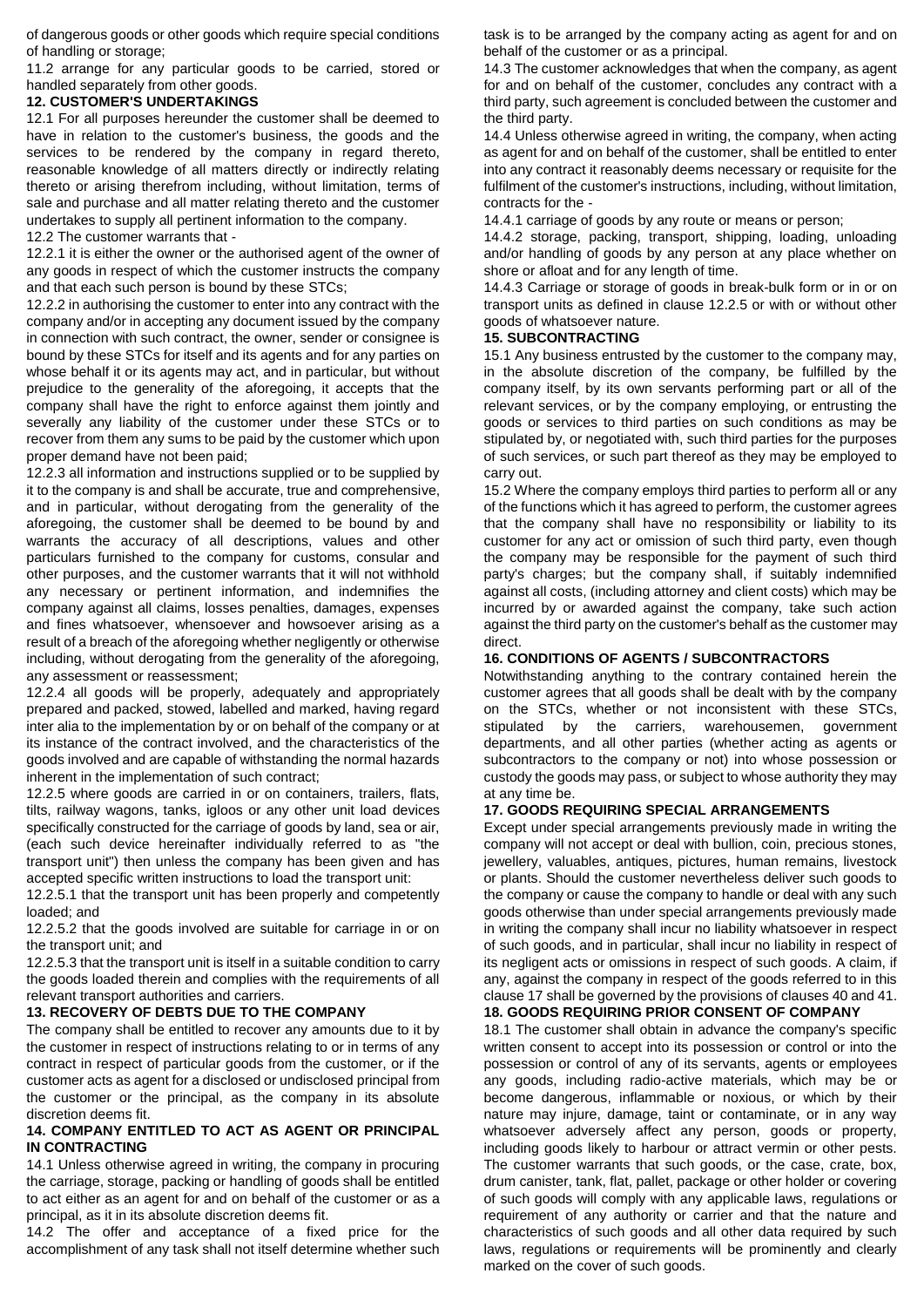18.2 If any such goods are delivered to the company, whether or not in breach of the provisions of clause 18.1, such goods may for good reason as the company in its discretion deems fit including, without limitation, the risk to other goods, property, life or health be destroyed, disposed of, abandoned or rendered harmless or otherwise dealt with at the risk and expense of the customer and without the company being liable for any compensation to the customer or any other party, and without prejudice to the company's rights to recover its charges and/or fees including the costs of such destruction, disposal, abandonment or rendering harmless or other dealing with the goods. The customer indemnifies the company against all loss, liability or damage caused to the company as a result of the tender of goods to the company and/or out of the aforegoing.

## **19. PERISHABLE GOODS**

19.1 Without limiting or affecting any other terms of these STCs, goods (whether perishable or otherwise) in the care, custody or control of the company may at the customer's expense be sold or disposed of by the company without notice to the customer, sender, owner or consignee, if -

- 19.1.1 such goods have begun to deteriorate or are likely to;
- 19.1.2 such goods are insufficiently addressed or marked;
- 19.1.3 the customer cannot be identified;

19.1.4 the goods have not been collected or accepted by the customer or any other person after the expiration of 21 days from the company notifying the customer in writing to collect or accept such goods, provided that if the company has no address for the customer such notice period shall not be necessary, and payment or tender of the net proceeds, if any, of the sale thereof after deduction of those charges and expenses incurred by the company shall be equivalent to delivery of the goods.

19.2 Should any amount owing by the customer to the company in respect of any referred to in clause 19.1 become due and payable and remain unpaid, the company shall be entitled and the customer hereby authorises the company and without first obtaining an order of court, to sell all or any of the goods by public auction or on reasonable notice not exceeding 14 days by private treaty. The net proceeds of any such sale, after deducting therefrom all costs, charges and expenses incurred by the company, shall be applied in reduction or discharge, as the case may be, of the customer's obligations to the company in respect of such goods without prejudice to the company's rights to recover from the customer any balance which may remain owing to the company after the exercise of such rights. Should the total amount collected by the company, after deducting therefrom all costs, charges and expenses incurred by the company in respect thereof, exceed the full amount of the customer's obligations to the company in respect of such goods, the company shall be obliged to refund such excess to the customer.

#### **20. THE ACCEPTANCE OF DELIVERY**

If delivery of any goods is not accepted by the customer, consignee or party nominated by the customer at the appropriate time and place then: -

20.1 The company shall be entitled to store the goods or any part thereof at no risk to the company and at the expense of the customer.

20.2 The provisions of clause 19.2 shall apply mutatis mutandis. **21. WAREHOUSING** 

Pending forwarding and/or delivery by or on behalf of the company, goods may be warehoused or otherwise held at any place as determined by the company in its absolute discretion, at the customer's expense.

## **22. COLLECTION OF EXPENSES AND C O D**

22.1 When goods are accepted or dealt with by the company upon instructions to collect freight, duties, charges or other expenses from the consignee or any other person, the customer shall remain responsible therefor if they are not paid by such consignee or any other person immediately when due.

22.2 If accepted by the company, instructions to collect payment on delivery shall be subject to the condition that the company will be entitled to assume that the recipient will effect payment and in the matter of such collection will not be liable for any negotiable instrument which is not met on due date for payment.

**23. SUNDRY GOODS RECOGNISABLE AS THE CUSTOMER'S** 

The company shall have no obligation to take any action in respect of any goods which may be recognisable as belonging to the Customer unless and until it receives suitable instructions relating to those goods together with all necessary documents.

## **24. EXAMINATION OF LANDED GOODS**

24.1 Where it is necessary for an examination to be held or other action to be taken by the company in respect of any discrepancy in the goods which are landed or discharged from any vessel, aircraft, vehicle, or transport unit, no responsibility shall attach to the company for any failure to hold such examination or to take any other action unless the company has been timeously advised by the landing or discharging agent that such goods have been landed and that such a discrepancy exists.

24.2 The company will not be responsible for examining or counting any goods received by it where such goods are bundled, palletised or packed in any manner such that their number cannot be quickly and easily counted. Should the company undertake to count goods so received, it shall incur no liability in respect of any error or inaccuracy in such counting, whether such error or inaccuracy is the result of negligence on the part of the company or otherwise. The company shall be entitled to levy a charge on the customer for the counting of goods in such circumstances.

#### **25. DUTIES, TAXES, IMPOSTS, LEVIES AND DEPOSITS**

25.1 The customer, whether or not the cause of payment was due to an act, instruction or omission of the sender, owner and/or consignee and their agents, if any, shall be liable for any duties, taxes, imposts, levies, deposits or out-lays of whatsoever nature levied by or payable to the authorities, intermediaries or other parties at any port or place for or in connection with the goods and whether at the time of entry and/or at any subsequent time and for any payments, fines, penalties, expenses, loss or damage or whatsoever incurred or sustained by the company in connection therewith or arising thereout.

25.2 The company shall bear no liability in consequence of the fact that there may be a change in the rate of duty, wharfage, freight, railage or cartage or any other tariff, before or after the performance by the company of any act involving a less favourable rate or tariff or by virtue of the fact that a saving might have been effected in some other way had any act been performed at a different time.

## **26. RECOVERY OF DUTIES INCORRECTLY PAID**

Where as a result of any act or omission by or on behalf or at the instance of the company and whether or not such act or omission was negligent, any duty, tax, levy, railage, wharfage, freight, cartage or any other impost or charge has been paid or levied in an incorrect amount, then any responsibility or liability to the customer which the company may otherwise have will cease and fall away if the customer does not -

26.1 within a reasonable time having regard to all the circumstances, and in particular to the time allowed for the recovery from the payee of the amount overpaid, advise the company that an incorrect amount has been paid or levied, and 26.2 do all such acts as are necessary to enable the company to effect recovery of the amount incorrectly paid.

26.3 The fact that the customer may not be aware that any such incorrect payment has been made in terms of clause 26, shall not constitute a circumstance to be taken into account in calculating what is a reasonable time for the purpose of clause 26.1. Should any act or omission by the customer, whether or not such act or omission was due to ignorance on the part of the customer, and whether or not such ignorance was reasonable or justified in the circumstances, prejudice the company's right of recovery, the customer shall be deemed not to have complied with the provisions of clauses 26.1 and 26.2.

#### **27. FEES AND PAYMENT BY THE CUSTOMER**

27.1 The Fees for the Services are set out in each Quotation by the company and exclude VAT unless stated otherwise.

27.2 In addition, the customer must reimburse the company for all amounts, including duties, penalties, third party service provider payments, legal costs, etc. paid by it on the customer's behalf on a full indemnity basis.

27.2 In addition, the Customer must pay a standing fee as stipulated by the company as agreed per the Quotation, per day and cost per hour, or any part thereof, or as agreed, in the event that a transport vehicle of the company is delayed or attached due to the Customer's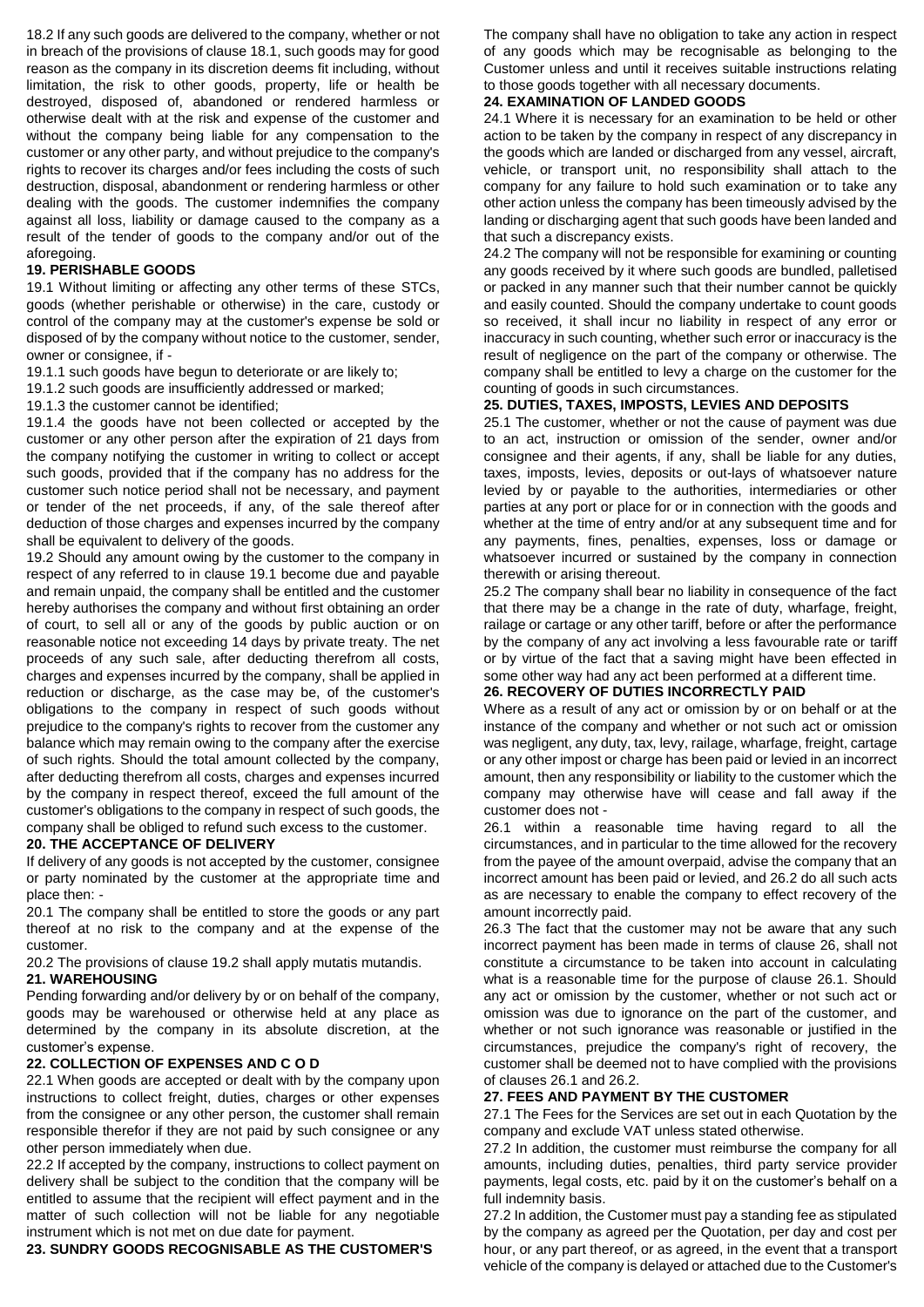failure to comply with its obligations in terms of these STCs. Quotations shall only be binding upon the company if accepted by the Customer in writing within 7 days of the date thereof, failing which the company may withdraw, vary or revise any Quotation.

27.3 The company reserves the right to revise or cancel any Quotation after acceptance in the following circumstances:

27.3.1 if the company is obliged to take out or obtain any licenses or permits so as to comply with the requirements of any lawful authority or statute;

27.3.2 if the Customer and/or any third party increases the consignment or changes the consignment of Goods;

27.3.3 if the company is obliged or elects at its sole discretion to deviate from the route selected by it, or to carry the Goods over another route, including but not limited to, convenience, cost saving, adverse weather conditions, impassable or dangerous roads and bridges; civil disobedience, riot, service delivery protest;

27.3.4 if any wage of its employees or those of its sub-contractors increases as directed by any collective bargaining agreement or legislation;

27.3.4 if currency exchange rates or third party costs increase;

27.3.5 if it becomes, in the company's view, impracticable or uneconomical for it to carry out the contract at the quoted rate.

27.4 Any revision of rates as aforesaid will be commensurate with the change in the currency exchange rate or the increase in such amounts payable. Any such increase shall, failing agreement between the parties, be determined by the then auditors of the company or any other auditors nominated by the company, who in such determination shall act as experts and not as arbitrators and whose decision shall be final and binding on the parties.

27.5 Unless otherwise specifically agreed by the company in writing the customer shall pay to the company in cash or electronic funds transfer immediately upon presentation of account all sums due to the company without deduction or set-off and payments shall not be withheld or deferred on account of any claim or counterclaim which the customer may allege.

27.6 Any amount not paid by the customer on due date will attract interest at the legally prescribed rate.

27.7 All and any moneys received by the company from the customer shall be appropriated by the company in its sole and absolute discretion in respect of any undisputed indebtedness owing by the customer to the company, notwithstanding that the customer might, when making payment, seek to appropriate the payment so made to any particular debt or portion of a debt.

## **28. DEBITING FEES AND DISBURSEMENTS**

The company shall under no circumstances be precluded from raising a debit and obtaining payment in respect of any fee or disbursements due to it notwithstanding the fact that a previous debit or debits, whether excluding or partly excluding the items subsequently requiring to be charged or recovered, had been raised and whether or not any notice had been given that further debits were to follow.

#### **29. RISK OF POSTED ITEMS**

Notwithstanding any prior dealings between the company and the customer, all documents, cash, cheques, bank drafts or other remittances, sent to the company through the post shall be deemed not to have been received by the company unless and until they are actually received by the company.

#### **30. NO CLAIMS AGAINST DIRECTORS AND EMPLOYEES**

The customer undertakes that no claim shall be made against any director, servant or employee of the company which imposes or attempts to impose upon him any liability in connection with the rendering of any services, which are the subject of these STCs, and hereby waives all and any such claims.

## **31. CUSTOMER'S ORAL INSTRUCTIONS**

The customer's instructions to the company shall be precise, clear and comprehensive and in particular, but without limitation, shall cover any valuation or determination issued by Customs in respect of any goods to be dealt with by or on behalf of or at the request of the company. Instructions given by the customer shall be recognised by the company as valid only if timeously given specifically in relation to a particular matter in question. Oral instructions, standing or general instructions or instructions given late, even if received by the company without comment, shall not in any way be binding upon the company, but the company may act thereupon in the exercise of its absolute discretion.

## **32. VARIATION OF THESE STCS**

No variation of these STCs shall be binding on the company unless embodied in a written document signed by a duly authorised director of the company. Any purported variation or alteration of these STCs otherwise than as set out above shall be of no force and effect, whether such purported variation or alteration is written or oral, or takes place before or after receipt of these standard STCs by the customer.

### **33. NON WAIVER**

No extension of time or waiver or relaxation of any of the STCs shall operate as an estoppel against any party in respect of its rights under these STCs, nor shall it operate so as to preclude such party thereafter from exercising its rights strictly in accordance with these STCs.

## **34. GOVERNING LAW**

These STCs and all agreements entered into between the company and the customer pursuant thereto and on the terms thereof shall be governed by and construed in accordance with the laws of the Republic of South Africa.

## **35. SUBMISSION TO JURISDICTION**

The parties agree that any legal action or proceedings arising out of or in connection with these STCs shall be brought in the division of the Supreme Court of South Africa where the company's head office is situated at the commencement of the proceedings, and the customer irrevocably submits to the non-exclusive jurisdiction of such court.

#### **36. BENEFIT OF DISCOUNTS**

The company is entitled to the benefits of any discounts obtained and to retain and be paid all brokerages, commissions, allowances and other remunerations of whatsoever nature and kind and shall not be obliged to disclose or account to the customer, or principal for any such amounts received or receivable by it.

#### **37. LIEN**

All goods and documents relating to goods including bills of lading and import permits, as well as all refunds, repayments, claims and other recoveries, shall be subject to a special and general lien and pledge either for moneys due in respect of such goods or for other moneys due to the company from the customer, sender, owner, consignee, importer or the holder of the bill of lading or their agents, if any. If any moneys due to the company are not paid within 14 days after notice has been given to the person from whom the moneys are due that such goods or documents are being detained, they may be sold by auction or otherwise or in some other way disposed of for value at the sole discretion of the company and at the expense of such person, and the nett proceeds applied in or towards satisfaction of such indebtedness.

#### **38. INDEMNITY BY THE CUSTOMER**

Without prejudice to any of the company's rights and securities under these STCs, the customer indemnifies and holds harmless the company against all liabilities, damages, costs and expenses whatsoever incurred or suffered by the company arising directly or indirectly from or in connection with the customer's express or implied instructions or their implementation by or on behalf of or at the instance of the company in relation to any goods and in particular, but without limitation of the aforegoing, in respect of any liability whatsoever which may be incurred-

38.1 to any haulier, carrier, warehouseman or other person whatsoever at any time involved with such goods arising out of any claim made directly or indirectly against any such person by the customer or by any consignor, consignee or owner of such goods or by any person having an interest in such goods or by any other person whatsoever; and/or

38.2 to any owner or consignee of such goods who is not the customer of the company where the company performs the service of a deconsolidation agent, or any other service; and/or

38.3 to any carrier of the goods if the company is the consignor or consignee of the goods; and/or

# 38.4 in respect of any goods referred to in clause 18.

## **39. LIMITATION OF COMPANY'S LIABILITY**

39.1 Subject to the provisions of clause 39.2 and clause 40, the company shall not be liable for any claim of whatsoever nature (whether in contract or in delict) and whether for damages or